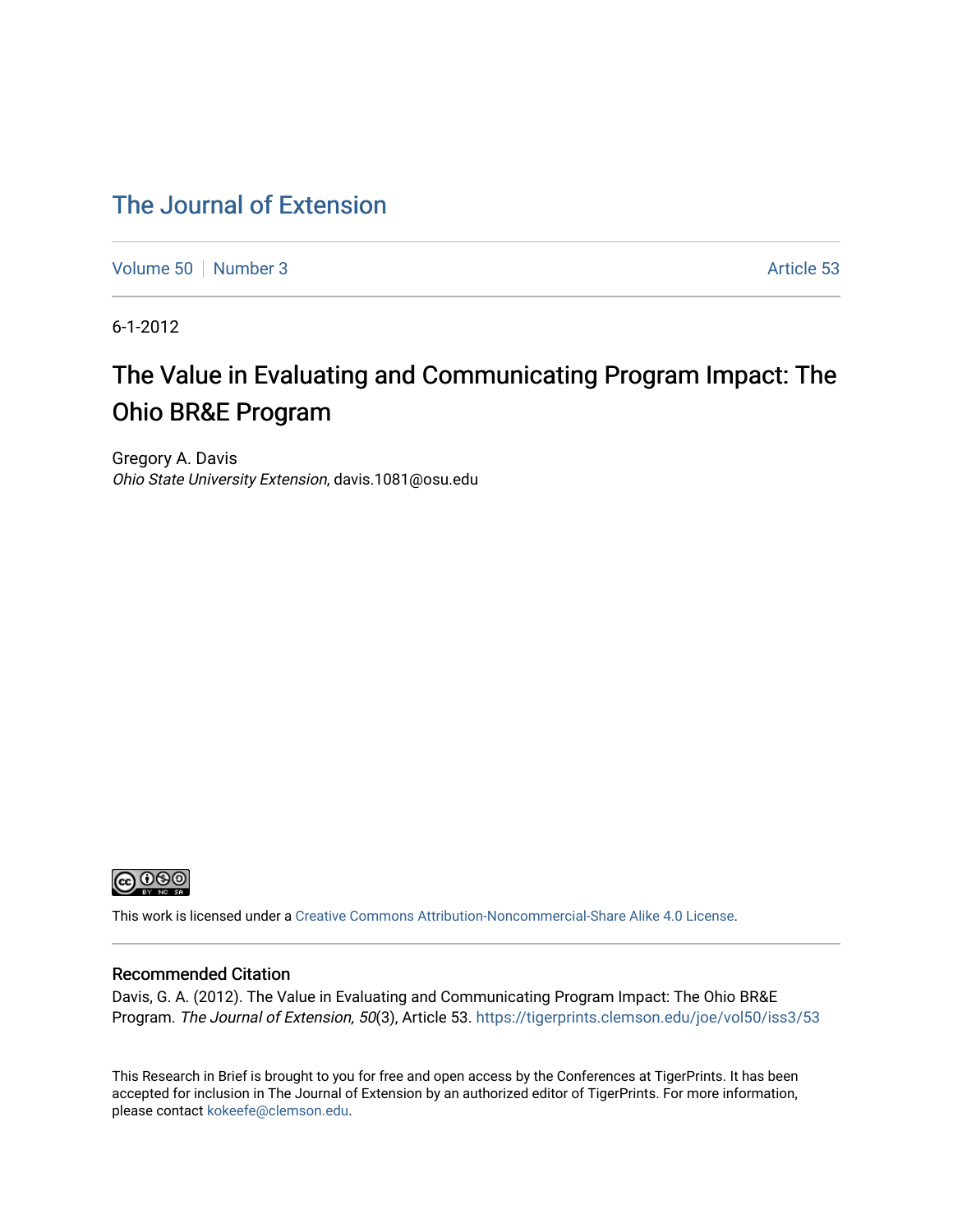

**June 2012 Volume 50 Number 3 Article Number 3RIB1**

[Return to Current Issue](http://www.joe.org/joe/2012june/)

## **The Value in Evaluating and Communicating Program Impact: The Ohio BR&E Program**

**Gregory Davis** Assistant Director, Community Development Ohio State University Extension Columbus, Ohio [davis.1081@osu.edu](mailto:davis.1081@osu.edu)

*Abstract: Assessing program impact can provide useful program evaluation data. It also provides a basis for program development, marketing, and justification. This article discusses recent impact evaluation efforts and findings of a long-time Extension program; referred to as Business Retention and Expansion (BR&E). How such information can be communicated to existing program underwriters and prospective program partners is also described.*

## **Introduction**

Evaluating program impact is important (Diem, 2003; Roucan-Kane, 2008). Communicating program value is even more important in today's political environment (Stup, 2003). This article briefly describes the origins of a long-time Extension program, referred to as "Business Retention and Expansion" (BR&E). Recent impact evaluation efforts and findings, and how such information has been communicated in marketing, informational, and justification efforts with program partners are also discussed.

#### **Origins**

The Ohio BR&E Program was conceived in the early 1980s as a tool local leaders could employ to identify barriers to and opportunities for local economic development. Born out of need, like most Extension programs, the program was designed to help local communities stimulate economic growth during a time when little was happening economically. Additionally, it was a response to widespread and growing use of state-based personal and real property tax incentive programs for attracting new industrial investment to local communities, a practice whose critics believed pitted struggling communities against one another (Morse, 1990). The BR&E program was designed to serve as a highly visible and recognized Extension program in the area of economic development at a time when Ohio State University Extension had little visibility in this programming area. Through in-person and mail surveys, the program originally focused on helping communities identify and address business concerns (referred to as "red flags") and communicate a pro-business attitude. The program later evolved to include identifying issues for strategic planning (Blaine, Hudkins, & Taylor; 1999).

From the beginning, the program was a collaborative effort designed to help communities understand ways in which existing resources could be employed to bring about positive economic change. The Ohio Department of Development helped secure funding to hire a program manager. Utility company representatives served in a "consultant" role providing program guidance to local Extension staff and community volunteers. Extension professionals developed a certification program to train volunteers who would collect survey data during their visits with businesses in their local community.

Community partners readily welcomed the program's "self-help" approach to economic development and its availability rapidly spread by word of mouth. Interest was sufficient to hold a statewide conference featuring some of the most successful community programs. Program demand skyrocketed. Twenty-five years later, more than 145 community BR&E programs have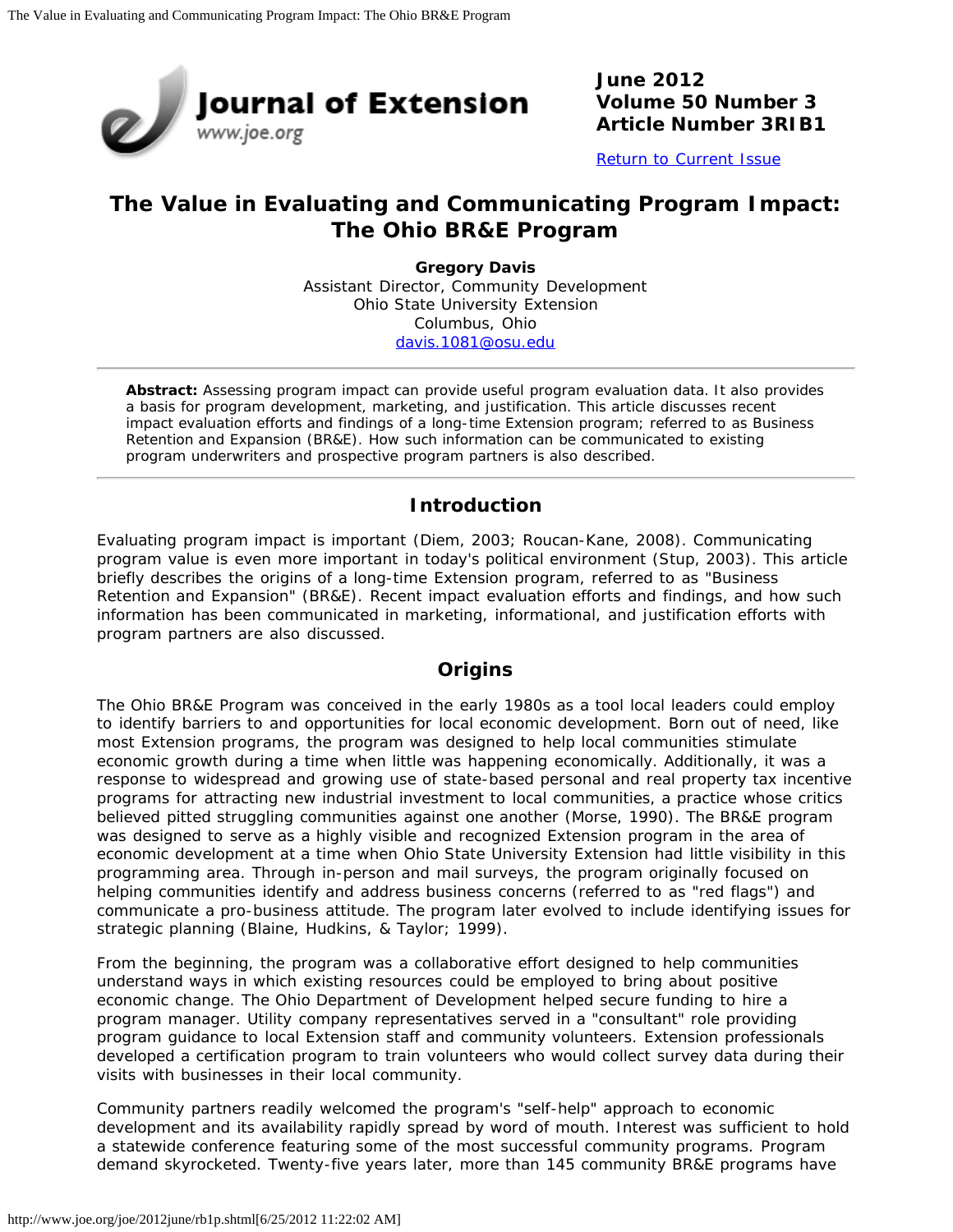been conducted in 79 of Ohio's 88 counties (Ohio BR&E Program Report, 2010). The programs have involved partnerships that included utility companies, state and local development officials, businesses, community residents, and Extension.

In general, BR&E programs are designed to help local communities learn how to systematically gather information critical to understanding local development issues such as needed roadway or infrastructure improvements or workforce training (Coleman, 1991; Loveridge & Smith, 1992; Morse, 1990; Phillips, 1996; Smith, Morse, & Lobao, 1992). While program objectives specific to the OSUE approach have not changed much since 1986, the methods by which they are achieved have evolved significantly with the advent of the Internet and more advanced information and communication technologies.

Beginning in 2001, program materials became Web-based, and the use of computer software became an integral program component. Furthermore, the program was offered in an "annual membership" format, which involved 12 months of hands-on training for a flat one-time fee. The goal: to build capacity of community partners to carry out a BR&E program from start to finish independent of outside assistance.

Programming has involved participants at a variety of community levels: neighborhoods, villages, cities, counties, and multi-county regions. Most programs have involved a committee of volunteers led by a local coordinator. Various community professionals such as Extension educators, Chamber of Commerce directors, neighborhood or regional non-profit directors, or municipal or county officials have served as local coordinators.

While program partners have cited business and job creation and retention since 1986 (Ohio BR&E Program Report, 2010), it wasn't until 2008 that a formal annual Web-based evaluation was initiated with program partners. The goal: to better describe the effectiveness of the BR&E program, including the types of community development impacts that program participants attribute to their involvement in the BR&E program.

#### **Program Evaluation**

Since 2008, local coordinators have been invited to share local program impact data. The information has been collected annually via a Web-based evaluation. Twelve individuals have served in the role of local coordinator since 2004 and have been invited to participate in the web-based evaluation annually.

In addition to fixed-choice items, local coordinators have been invited to provide detailed narrative input related to program impact. For example, the Web-based questionnaire has collected program evaluation data helpful in assessing the extent to which:

- Community volunteers have participated in delivery of the BR&E program,
- Data relevant to the local economy were employed by local decision makers to inform strategies designed to foster economic growth and development,
- Relationships were established and/or cultivated with existing businesses,
- Existing businesses created jobs and/or retained jobs, and
- Personal income was created and/or retained.

For example, local coordinators were invited to respond to questions such as "Your BR&E program efforts consist of surveys, in-person visits, roundtables, etc. Approximately how many businesses participated in this full range of BR&E activities over the past year?" Another example read, "Considering that your local BR&E program may have very well identified and aided a struggling business contemplating employee layoffs or closure if it weren't for your assistance, please estimate the number of existing jobs that were saved over the past year as a result of these local efforts."

#### **Evaluation Findings and Discussion**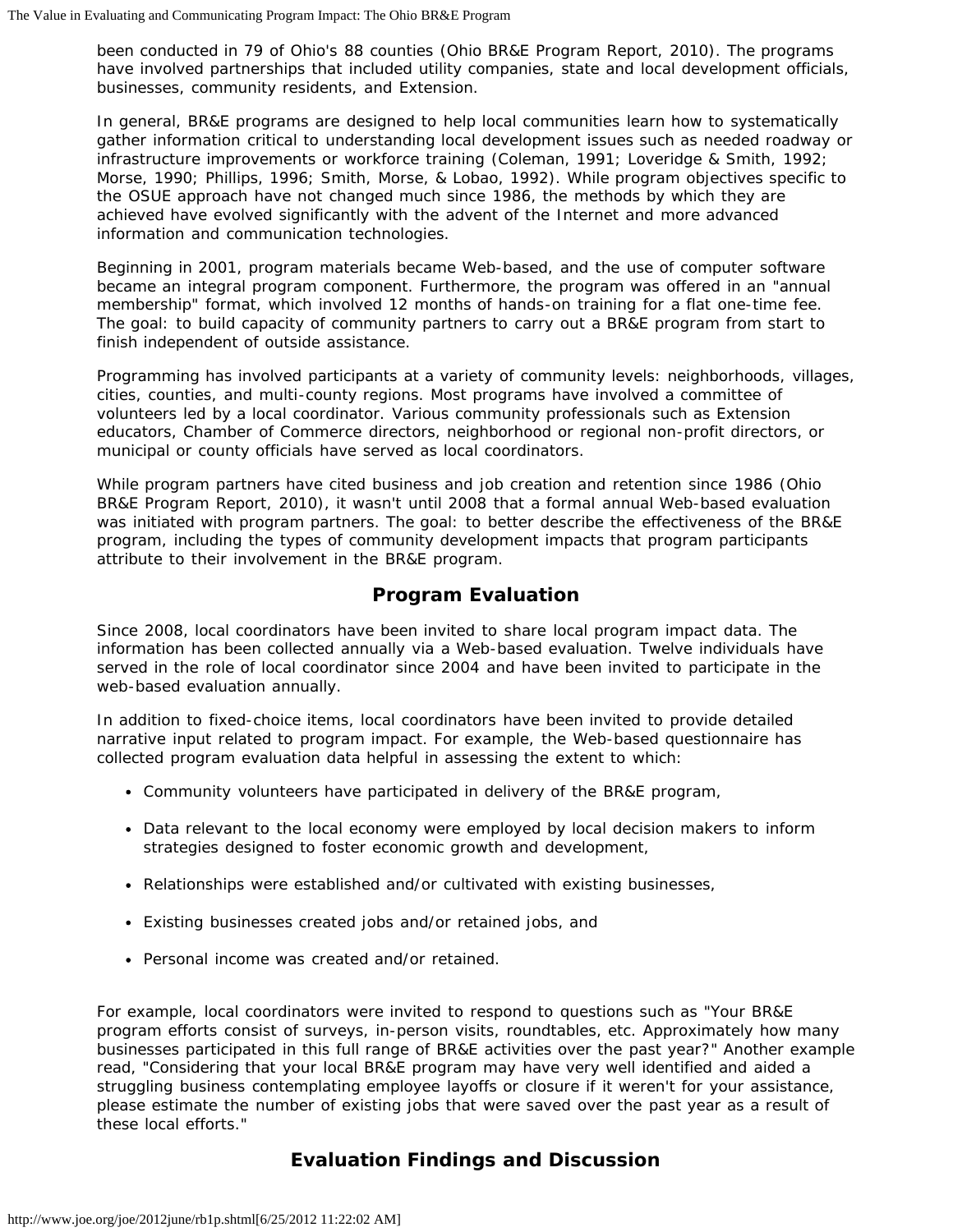Of the 12 local coordinators invited to provide evaluation input, six have responded annually since 2008. Because no identifying information was requested in the questionnaire, it is unknown if the same six local coordinators have responded each year. Highlights from this annual evaluation effort conducted over the past 3 years are aggregated in Table 1.

| Table 1.                                                 |  |  |  |  |  |
|----------------------------------------------------------|--|--|--|--|--|
| Aggregated BR&E Program Evaluation Highlights, 2008-2010 |  |  |  |  |  |

| Estimated number of local community volunteer hours donated                                                                                                |  |  |  |
|------------------------------------------------------------------------------------------------------------------------------------------------------------|--|--|--|
| Estimated number of existing businesses involved in BR&E<br>programs                                                                                       |  |  |  |
| Estimated number of community officials who used local data<br>collected as a result of their BR&E program to make better-<br>informed community decisions |  |  |  |
| Estimated number of new jobs created by businesses as a result of<br>involvement in BR&E                                                                   |  |  |  |
| Estimated number of existing jobs retained by businesses as a<br>result of involvement in BR&E                                                             |  |  |  |
| Total estimated number of jobs created and retained                                                                                                        |  |  |  |
| Estimated total annual personal income contributed to Ohio<br>economy as a result of jobs created and retained                                             |  |  |  |

Local coordinators provided evaluative feedback indicating that community interests have taken the opportunity to volunteer and engage in gaining a better understanding of their local economy. Businesses have willingly shared their needs, concerns, and points of pride with development officials and interested community volunteers. Local decision-making has been better informed by local data. And ultimately, jobs have been created and saved, yielding income for residents of Ohio communities and adding value to the economy.

Local coordinators also provided narrative evaluative input. Key themes gleaned from the input shared included the following.

- 1. The BR&E program has helped to foster and strengthen collaborations. Local coordinators indicated the BR&E program helped to leverage other economic development initiatives in the community.
- 2. The BR&E program has enabled the collection and analysis of valuable local data. For example, one respondent indicated that the findings generated by their local BR&E program were critical to informing the community's economic development planning and marketing efforts.
- 3. Program partners perceive the reputation and resources of Ohio State University have added value to their local BR&E program. "OSU personnel are well received by our city officials and taskforce members and are one of the major reasons the city continues to partner with OSU", said one local coordinator.

## **Conclusions and Suggestions**

Evaluating program impact enables us to better communicate program value. According to Rennekamp and Arnold (2009), such information has value in justifying continued investment in program development, delivery, and evaluation. Such evaluation data have also been useful in tailoring the BR&E program to better meet community needs.

Helping local communities learn how to systematically gather information critical to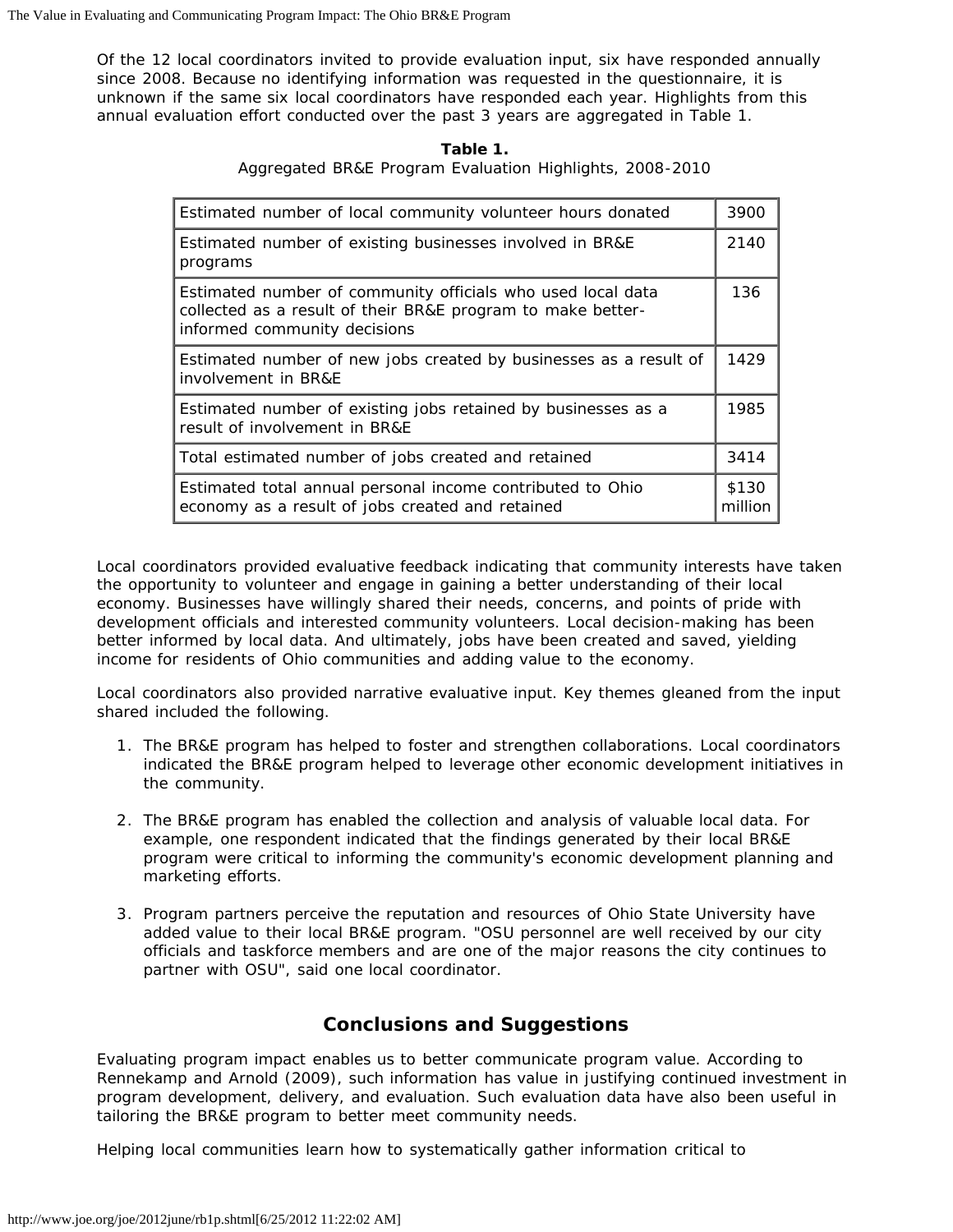understanding local development needs is a key program objective. Involving community volunteers in this process helps to ensure that capacity to carry out such work is developed in a broad cross-section of community interests, rather than in one or two key development personnel. The number of community officials using locally collected data to inform community decision-making also provides evidence that capacity to engage in such community work has been improved. Further, data provided by local coordinators on an annual basis supports the notion that these community partners have been able to carry out a BR&E program from start to finish without outside assistance (another key program objective).

While evaluation data collected over the years have informed efforts to enhance program effectiveness, they have also been critical for communicating program value to prospective program partners. Over the past few years, print media and video productions highlighting BR&E program impact data have been the focus of a coordinated promotional campaign aimed at enhancing awareness of the program. Such materials have been distributed to local opinion leaders and community officials in a variety of formal and informal venues to demonstrate the program's value to community partners; a program arguably even more valuable during difficult economic times.

The program impact data have also been of critical value in supporting the development of targeted messages strategically communicated to Extension program underwriters. Anecdotal evidence suggests the information has been very useful to the organization's legislative affairs and communications units as they rally to respond to ever-increasing funding threats at federal, state, and local levels.

The BR&E program was born out of need to help communities better understand and affect their local economy. Many lasting and worthwhile partnerships were forged throughout the state in pursuit of this overall goal. Evaluation data collected over the years have provided program direction and communicated program value to prospective program partners. Communicating such information to program underwriters has been critically important to Extension's partner communities, including the businesses, families, and wage earners that comprise them.

#### **References**

Blaine, T. W., Hudkins, S. A., & Taylor, C. R. (1999). Taking R&E to the next level. *Journal of Extension* [On-line]. 37(6) Article 6FEA2. Available at: <http://www.joe.org/joe/1999december/a2.php>

Coleman, B. (1991). Minnesota business retention and expansion program. *Economic Development Review*, 23-25.

Diem, K. G. (2003). Program development in a political world—It's all about impact! *Journal of Extension* [On-line], 41(1) Article 1FEA6. Available at: <http://www.joe.org/joe/2003february/a6.php>

Loveridge, S., & Smith, T. R. (1992). Factors related to success in business retention and expansion programs. *Journal of the Community Development Society*. 23(2), 66-78.

Morse, G. W. (1990). A conceptual model of retention and expansion business visitation programs, In *The retention and expansion of existing businesses: Theory and practice in business visitation programs,* ed. George W. Morse. Iowa: Iowa State University Press.

Ohio BR&E Program Report. (2010). *The Ohio State University Business Retention & Expansion Initiative*. The Ohio State University.

Phillips, P. (1996). Business retention and expansion: Theory and an example in practice. *Economic Development Review*, 14(3), 19.

Rennekamp, R. A., & Arnold, M. E. (2009). What progress, program evaluation? Reflections on a quarter-century of Extension evaluation practice. *Journal of Extension* [On-line], 47(3) Article 3COM1. Available at: <http://www.joe.org/joe/2009june/comm1.php>

Roucan-Kane, M. (2008). Key facts and key resources for program evaluation. *Journal of Extension* [On-line], 46(1) Article 1TOT2. Available at: